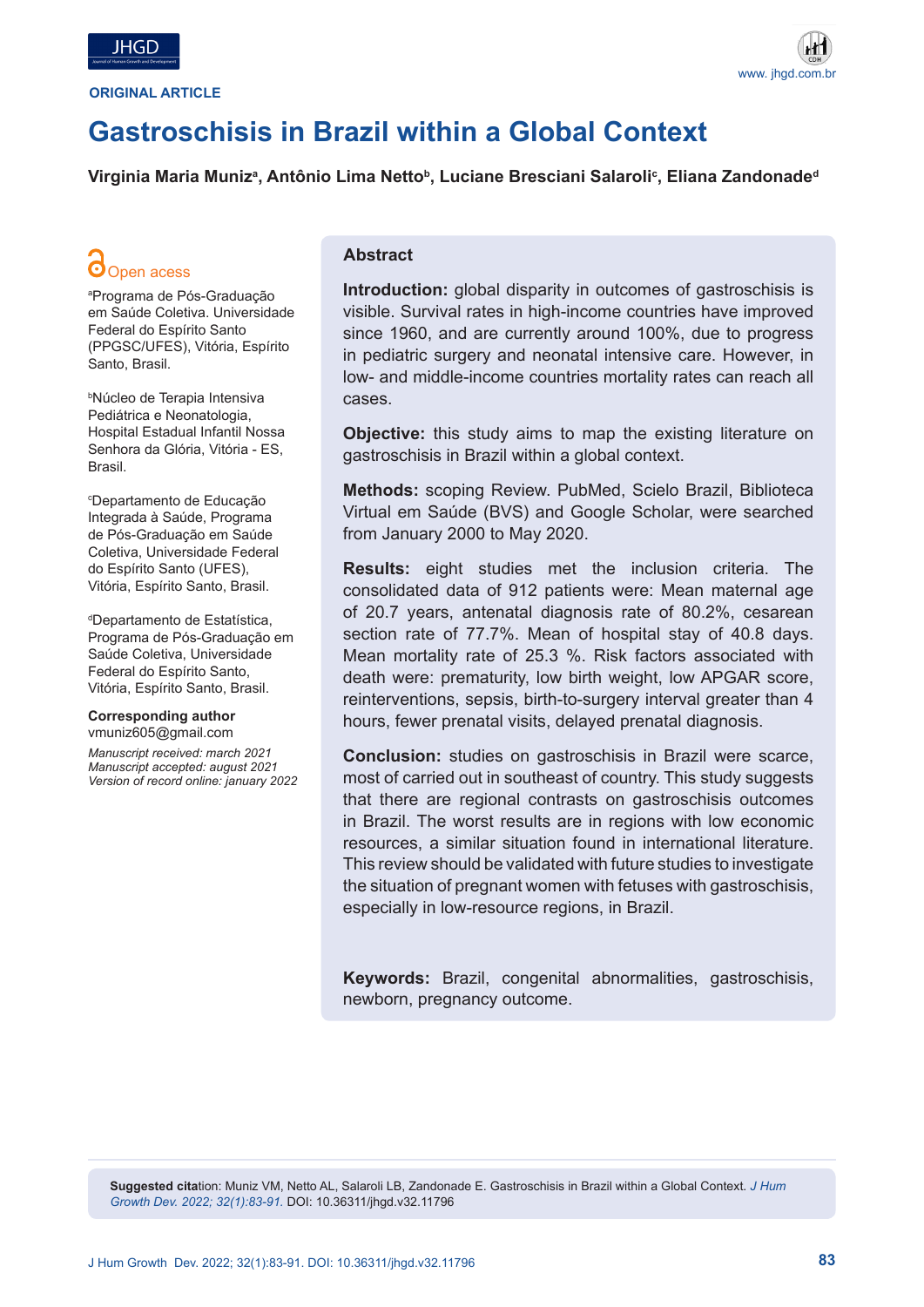#### **Authors summary**

#### **Why was this study done?**

There are few publications on results of gastroschisis cohorts in low- and middle-income countries. This scope review aims to map the existing literature on gastroschisis in Brazil and to discuss the body of evidence available in a global context.

#### **What did the researchers do and find?**

Studies on gastroschisis in Brazil have been scarce, most of them carried out in southeast of country. The data were consolidated and results suggest that there are regional contrasts in outcomes of gastroschisis in Brazil. Worst results are in regions with few economic resources, a situation similar to that found in the international literature.

#### **What do these findings mean?**

It is expected to contribute to the policy makers and professionals involved in assisting patients with gastroschisis in obtaining better results in health care for this population.

## **INTRODUCTION**

Gastroschisis (GS) is a congenital anomaly that consists of abdominal organs externalization through a defect, which in most cases is to the right of the umbilical cord; the organs are not covered by membranes<sup>1</sup>. Its pathogenesis is related to abnormalities in "physiologic" umbilical herniation, which occurs between the fifth and tenth weeks of gestation<sup>2</sup>.

A global disparity in outcomes of GS is visible3 . Survival rates in high-income countries (HICs) have improved since 1960 and are currently around 100%, due to progress in pediatric surgery and neonatal intensive care3 . However, in low-income countries (LICs) mortality rates can reach all cases<sup>3</sup>. The lack of antenatal diagnosis, inefficiency in pre-hospital care, limited access to neonatal intensive care units (NICU), unavailability of pediatric surgery and total parenteral nutrition (TPN) are factors related to death in regions with low economic resources<sup>3</sup>.

There are few publications on outcomes of cohorts of gastroschisis in low-and middle-income countries LMICs<sup>3</sup>. Brazil is an upper-middle-income country with regional contrasts<sup>4</sup>. Southeast region has higher Human Development Indexes (HDI), more qualified health professionals and NICU beds than those in north and northeast regions of country<sup>5,6</sup>. This Scoping review aims to map the existing literature on GS in Brazil and within the global context.

## **METHODS**

## **Study Design**

The method of this scoping review was based on the format described by Arksey and O'Malley<sup>7</sup> and advanced by Levac *et al*. 8 included the following five main phases: (1) definition of the research question, (2) recognition of relevant studies, (3) selection of the study, (4) data mapping and (5) collating, summarizing and reporting the results. The specific question was: "What is the current state of evidence on the outcomes of patients with gastroschisis in Brazil?"

## **Data sources**

Search was performed in PubMed, Scielo Brazil, Biblioteca Virtual em Saúde (BVS). We limited our search to studies published in English and Portuguese, in the period between January 2000 and May 2020.

Search: The descriptors "Gastroschisis and Brazil" and "Gastrosquise" were adopted, and the inherent operational properties of each database were observed. The search and selection process were carried out independently by two authors (ALN and VMM), who read the title and the summary of the publications.

### **Study selection**

The inclusion criteria were original publications on GS carried out in the NICU in Brazil. The exclusion criteria were studies that included other major congenital malformations, duplicate databases, case reports, unpublished theses or dissertations, editorials, letters from readers, qualitative studies, presentations at scientific events, book chapters, classes, research carried out exclusively with fetuses (fetal medicine) and experimental research on animals.

The flowchart of the study was prepared according to the Preferred Reporting Items for Systematic reviews and Meta-Analyses extension for Scoping Reviews  $(PRISMA-ScR)$  (figure 1)<sup>9</sup>.

The following data were extracted: geographic region of Brazil, research period, site of study, study design, prenatal and postnatal variables. These two latter variables comprised the following parameters: Prenatal care and delivery variables: maternal age (mean) and antenatal diagnosis (%), route of delivery (vaginal or cesarean section), place of birth (inborn or outborn), gender, birth weight (grams) and gestational age (weeks). Postnatal variables: GS simple or complex gastroschisis (CG) (with atresia, stenosis, volvulus, ischemia, necrosis)<sup>10</sup>. Type of wall closure (primary closure or silo placement), TPN (mean time or percentage of use), mechanical ventilation "MV" (mean time or percentage of use), sepsis, time to first enteral feeding (mean of days), time to full enteral feeding (mean of days), hospital length of stay (mean of days), mortality rate (%) and total number of patients.

#### **RESULTS**

Eight studies met inclusion criteria. Table 1 shows included studies<sup>11-18</sup>.

## **Outcomes extracted from included studies**

Outcomes of 912 patients were verified. The smallest number of individuals observed was 31 and the largest was 20713,18. Table 2 shows variables of prenatal care and delivery and table 3 variables of post-surgical care.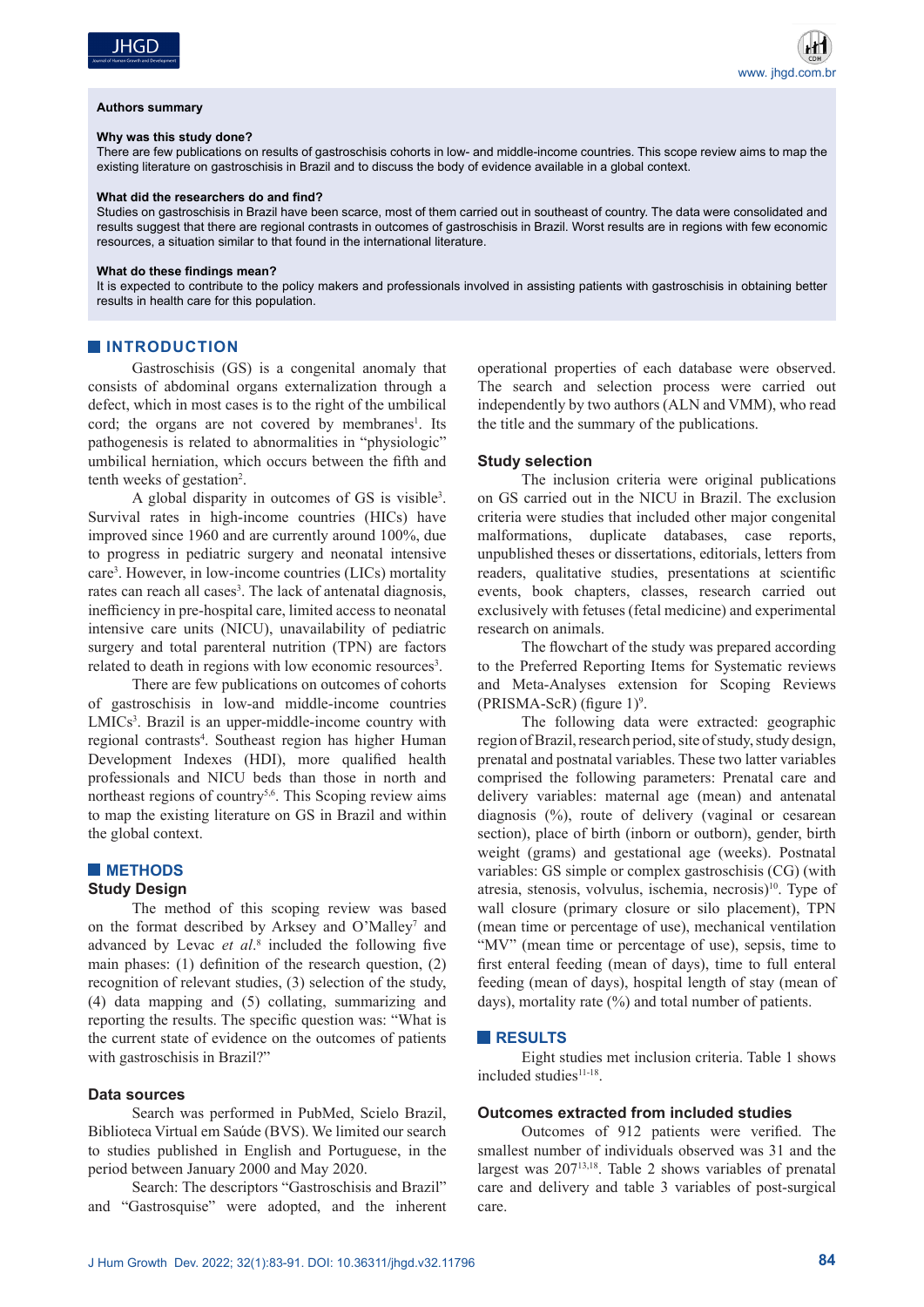



**Figure 1:** Flowchart of Search Process (PRISMA-ScR)<sup>9</sup>.

| Table 1: Relevant included studies on gastroschisis outcomes conducted in Brazil. |  |
|-----------------------------------------------------------------------------------|--|
|-----------------------------------------------------------------------------------|--|

| Authors/year                                     | <b>Region</b> | <b>Site</b>                                                         | <b>Design</b> | <b>Objective</b>                                                                                                                      |
|--------------------------------------------------|---------------|---------------------------------------------------------------------|---------------|---------------------------------------------------------------------------------------------------------------------------------------|
| Martins et al. <sup>11</sup><br>2016-2019        | Southeast     | <b>IFF<sup>a</sup></b>                                              | prospective   | to describe the clinical outcomes and<br>surgical characteristics of gastroschisis                                                    |
| Bilibio et al. <sup>12</sup><br>2010-2015        | <b>North</b>  | <b>FSCMPA</b> b                                                     | retrospective | to evaluate the prognostic factors<br>related to mortality in neonates with<br>gastroschisis,                                         |
| Osmundo Jr et<br>$al.^{13}$<br>2005-2017         | Southeast     | HC-FMUSP <sup>c</sup>                                               | retrospective | to investigate the association of<br>spontaneous labor onset with neonatal<br>outcomes in pregnancies with fetal<br>gastroschisis.    |
| Miranda <i>et al.</i> <sup>14</sup><br>1989-2013 | Southeast     | HC-UFMG <sup>d</sup>                                                | retrospective | to test the hypothesis that some<br>interventions had a favorable effect on<br>mortality and morbidity                                |
| Carvalho et<br>$al.^{15}$<br>2009-2013           | Southeast     | UNIFESP-EPM <sup>e</sup>                                            | retrospective | to evaluate postnatal outcomes in fetuses<br>with gastroschisis                                                                       |
| Calcagnotto et<br>al. <sup>16</sup><br>1992-2012 | South         | <b>HCPAf</b>                                                        |               | to analyze the perinatal mortality rate in<br>cases of gastroschisis                                                                  |
| Tannuri et al. <sup>17</sup><br>2003-2009        | Southeast     | HC-FMUSP,<br><b>FCMUNICAMP<sup>9</sup></b><br>FMRP-USP <sup>h</sup> | retrospective | to analyze the morbidity of newborns after<br>gastroschisis closure, at three tertiary<br>university centers                          |
| Vilela <i>et al</i> . <sup>18</sup><br>1995-1999 | Southeast     | <b>IMIP</b>                                                         | retrospective | to determine the frequency of<br>postoperative death and to identify factors<br>associated with adverse prognosis in<br>gastroschisis |

a IFF Instituto Fernandes Figueira, bFSCMPA Fundação Santa Casa de Misericórdia do Pará, cHC-FMUSP Hospital das Clínicas da Faculdade de Medicina da Universidade Federal de São Paulo, dHC-UFMG Hospital das Clínicas da Universidade Federal de Minas Gerais, eUNIFESP-EPM Escola Paulista de Medicina, fHCPA Hospital de Clínicas de Porto Alegre, gFCMUNICAMP Escola de Ciências Médicas – Universidade Estadual de Campinas, hFMRP-USP Escola de Medicina de Ribeirão Preto –Universidade de São Paulo, iIMIP Instituto Materno-Infantil de Pernambuco.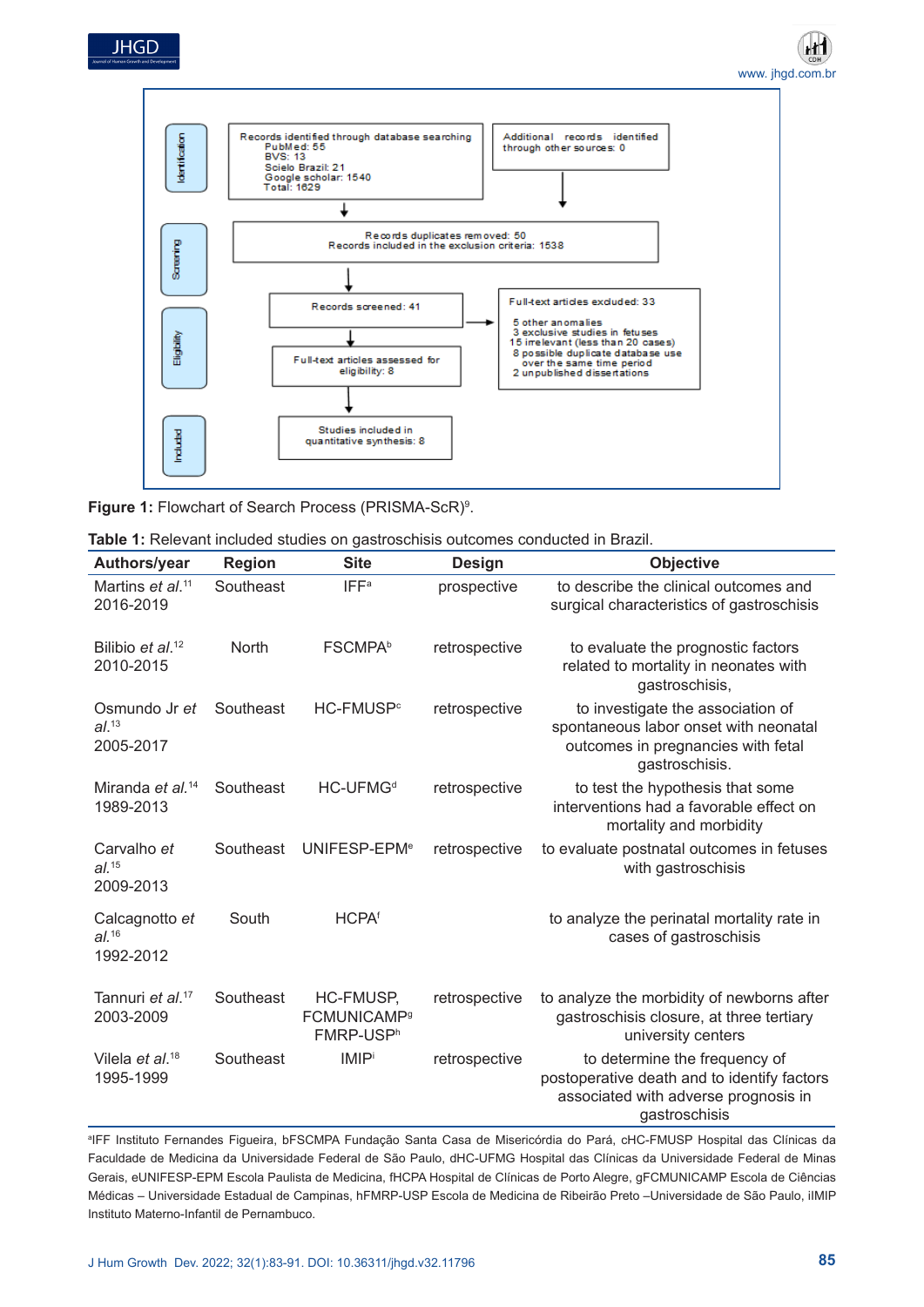## **Table 2:** Variables of prenatal care and delivery.

| Variables                         | <b>Brazil</b> | etal. <sup>11</sup><br>Martins | al. $^2$<br>đ<br>Bilibio | al. <sup>13</sup><br>ಕ<br>$\frac{1}{2}$<br>Osmundo | al. <sup>14</sup><br>$\vec{e}$<br>Miranda | al. <sup>15</sup><br>đ<br>Carvalho | al. <sup>16</sup><br>$\vec{e}$<br>Calcagnotto | $\frac{1}{4}$ .<br>$\vec{e}$<br>Tannuri | al. <sup>18</sup><br>$\vec{e}$<br>Vilela |
|-----------------------------------|---------------|--------------------------------|--------------------------|----------------------------------------------------|-------------------------------------------|------------------------------------|-----------------------------------------------|-----------------------------------------|------------------------------------------|
| Maternal age<br>$(y^a/mean/SD^b)$ | 20.7          | 21<br>$(\pm 5.1)$              | 19.7<br>$(\pm 3.7)$      | 21<br>$(\pm 4.1)$                                  | 21<br>$(\pm 5.1)$                         | 21.2<br>$(\pm 3.6)$                | 21.5                                          | 20.1<br>$(\pm 4.5)$                     |                                          |
| Antenatal diagnosis<br>(% )       | 80.2          | 96                             | 55.1                     | 100                                                | 84                                        | 100                                | 92.2                                          | 82.2                                    | 32.3                                     |
| Caesarean (%)                     | 77.7          | 67                             | 67.7                     | 91.3                                               | 83.3                                      | 90.9                               | 92.2                                          | 84.7                                    | 45                                       |
| Outborn (%)                       | 20.8          | 13                             | 53.2                     | $\mathbf 0$                                        | 15.3                                      | 0                                  | $\mathbf 0$                                   |                                         | 64.5                                     |
| Female (%)                        | 49.4          | 53                             | 47.8                     |                                                    | 50.6                                      | 40.9                               |                                               | 54.6                                    |                                          |
| Birth weight $(gc)$               |               |                                |                          |                                                    |                                           |                                    |                                               |                                         |                                          |
| (mean/SD/%)                       | 2302          | 2339<br>(±492)                 | 2302<br>$(\pm 464)$      | 2347<br>(±454)                                     | 2308<br>(±492)                            | 2349<br>$(\pm 514)$                | 2269                                          | 2200                                    | >2500g/<br>54.8%                         |

a Y Years, b SD Standard deviation, c G grams

**Table 3:** Variables of post-surgical care

| Variables                                | <b>Brazil</b> | $\frac{1}{2}$<br>$\vec{e}$<br>Martins | al. <sup>12</sup><br>$\vec{e}$<br>Bilibio | al. <sup>13</sup><br>Osmundo Jr et | al. <sup>14</sup><br>$\vec{e}$<br>Miranda | Carvalho et al. <sup>15</sup> | al. <sup>16</sup><br>Calcagnoto et | al. <sup>17</sup><br>$\vec{e}$<br>Tannuri | Vilela et al. <sup>18</sup> |
|------------------------------------------|---------------|---------------------------------------|-------------------------------------------|------------------------------------|-------------------------------------------|-------------------------------|------------------------------------|-------------------------------------------|-----------------------------|
| CG <sup>a</sup> (%)                      | 22.9          | 11                                    |                                           | 15.9                               | 14.7                                      |                               | 59.4                               | 13.5                                      |                             |
| Primary closure (%)                      | 64.8          | 76                                    | 65.5                                      | 82.6                               | 50                                        | 65.8                          | 68.8                               | 68.1                                      | 41.9                        |
| Time on TPN <sup>b</sup>                 |               |                                       |                                           |                                    |                                           |                               |                                    |                                           |                             |
| (mean/ $\%$ )                            | 26.2          | 23                                    | 19.8                                      |                                    | 29                                        |                               |                                    | 33.2                                      | 83.9%                       |
| Time to the first enteral feeding (mean) | 20.5          | 16                                    |                                           |                                    | 21                                        |                               |                                    | 24.7                                      |                             |
| Time to full enteral feeding (mean)      | 30            | 24                                    |                                           | 28.5                               |                                           |                               |                                    | 37.6                                      |                             |
| Time on MV <sup>c</sup>                  |               |                                       |                                           |                                    |                                           |                               |                                    |                                           |                             |
| (mean / %)                               | 6.9           | 5.5                                   | 9.7                                       | 2.3                                | 12                                        |                               |                                    | 4.9                                       | 41.9%                       |
| Sepsis (%)                               | 53.2          | 34.5                                  |                                           | 53.6                               | 76.9                                      | 52.5                          | 50                                 | 40.5                                      | 64.5                        |
| Hospital length of stay (mean)           | 40.8          | 36                                    | 32.3                                      | 37                                 | 46                                        | 52.7                          |                                    | 41.2                                      |                             |
| Mortality (%)                            | 25.3          | 4.2                                   | 51.2                                      | 10.6                               | 26.9                                      | 20.5                          | 23.4                               | 14.1                                      | 51.6                        |
| N                                        | 912           | 79                                    | 168                                       | 207                                | 156                                       | 44                            | 64                                 | 163                                       | 31                          |

ªCG Complex gastroschisis; <sup>ь</sup>TPN Total parenteral nutrition; <sup>с</sup>MV Mechanical ventilation

## **Risk factors for mortality and other associations**

Three studies verified the risk factors associated with death. Calcagnotto *et al*.<sup>16</sup> found prematurity (p=0.03), low weight at birth (p=0.001), low APGAR score (p=0.03), reinterventions (p=0.001) and sepsis (p=0.008). Vilela *et*   $al.^{18}$  observed birth weight less than 2 500 g ( $p=0.03$ ), birth-to-surgery interval greater than 4 hours (p=0.04) and need of mechanical ventilation (p=0.02). Bilibio *et al.*<sup>12</sup> found fewer prenatal visits (p=0.004), delayed prenatal diagnosis ( $p=0.005$ ), low birth weight ( $p=0.001$ ), intestinal injury ( $p=0.001$ ) and sepsis ( $p=0.001$ ).

Moreover, spontaneous labor in preterm infants was associated with CG (p=0.002) and short bowel syndrome (p=0.013) when compared to preterm indicated deliveries<sup>13</sup>. Low postoperative serum sodium and albumin levels were associated with prolonged MV time<sup>17</sup>. CG group had a significantly smaller defect size  $(p=0.04)$ , more surgical reinterventions  $(p=0.001)$ , and worse clinical outcomes than simple group, with start of feeding 1.5 times longer (p=0.001), time of total parenteral nutrition use twice as long (p=0.001), and length of hospital stay  $2.5$  times longer<sup>11</sup>. Patients who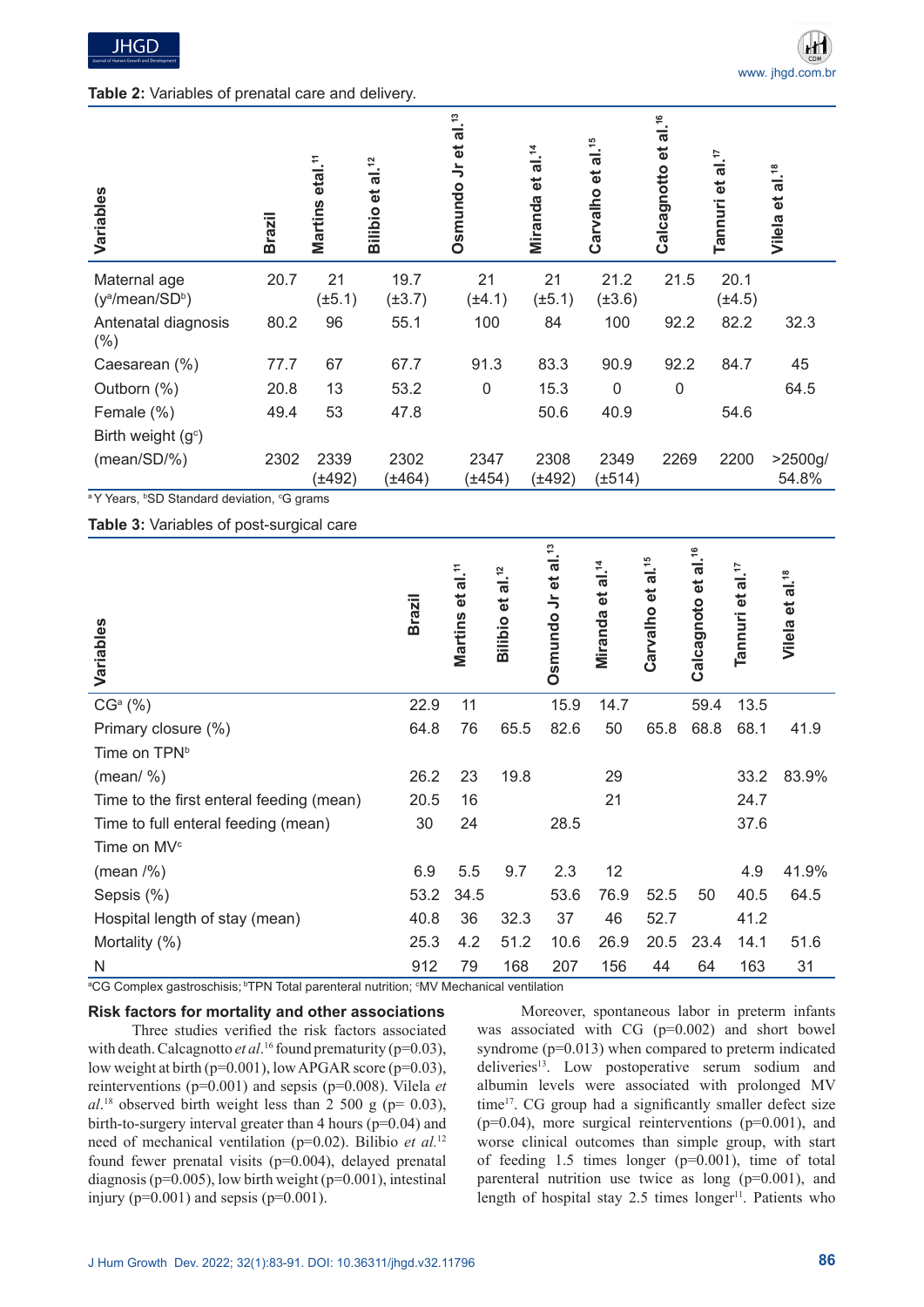underwent sutureless technique had significantly fewer wound infections (p=0.01) and a decreased duration of MV than sutured patients  $(p=0.001)^{11}$ . Results before and after a protocol of care package were measured<sup>14</sup>. When compared to the previously cohort, patients had higher rates of prenatal diagnosis (p=0.001), delivery at a tertiary center ( $p=0.001$ ), early closure ( $p=0.001$ ), primary repair  $(p=0.01)$ , monitoring of bladder pressure  $(p=0.001)$ , PICC placement (p=0.001), early initiation of enteral feeding (p=0.001), and lower rates of electrolyte disturbances  $(p=0.001)^{14}$ .

## **DISCUSSION**

In this review, mean maternal age was 20.7 years (19.7 to 21.5 years). The lowest mean was reported in a region with the second lowest HDI in country<sup>5</sup>. In 2013, a Brazilian study showed a trend towards earlier first pregnancy among women from the north region (19.4 years) compared to the ones from the southeast region (21.9 years). These figures indicated a higher prevalence of early pregnancy in the poorest region of country19. By way of comparison, the mean maternal age in this review was lower than ones reported in similar studies from Canada (23.3 years), U.S. (22.2 years) and France (25  $\text{years}$ )<sup>20-22</sup>.

Rates of antenatal diagnosis of GS vary considerably according to the country´s economic status. Whilst in HICs GS is antenatally diagnosed in between  $68\%$  to  $100\%$  of cases<sup>21,23</sup>, in LMICs this rate is much lower, ranging from 4.7% to 46%24-26. In our review the antenatal diagnosis total rate was 80.2% (32.2% to 100%). Studies carried out in poorest regions had lower rates of antenatal diagnosis and this indicate failures in the local health system. The antenatal diagnosis allows the proper differentiation with omphalocele, distinction between simple gastroschisis and CG, childbirth planning and family counseling<sup>27</sup>.

Cesarean rates vary among the Brazilian regions. According to a previous study, in country´s low resource region operative deliveries rates ranged from 35% to 45%, whilst in the high resource region the same rates ranged between 55% and 65%28. In HICs cesarean rates ranged from 31.5% to  $68\frac{620,22,23}{6}$ , and in LMICs between 5% and 76.3%24,26,29. In the current study, cesarean rate was 77.7% (45% to 92.2%). However, were higher in studies carried out in high resource settings of Brazil. The best route of birth in fetuses with GS remains controversial<sup>27,30</sup>. Purported benefits of inducing labor close to term include reducing the exposure of the intestine to amniotic fluid and reducing serious intestinal injuries. On the other hand, this procedure increases the risk of conditions related with prematurity, such as respiratory distress and other comorbidities<sup>27</sup>.

In this review, mean rate of outborn patients was 20.8% (0% to 64.5%). However, were more frequent in studies carried out in poorest region of the country. The rates of outborn in LMICs ranged from 46.8% to 100%24,26,29, whilst in HICs these rates varied between 2.9% and  $62.5\frac{620,22,23}{6}$ . After the diagnosis of GS is confirmed, the pregnant woman should be forwarded to a tertiary referral center for high-risk births, wherein fetal

www. jhgd.com.br medicine, pediatric surgery, NICU, and nutritional teams are accessible<sup>27,30</sup>.

Regarding the features related to newborns, the mean of birth weight was 2 302 g (2 200 g to 2 349 g). Studies carried out around the world have found birth weight ranging from 2 232 g to 2 549 $g^{20,22,26,29}$ . Female gender rate was 49.4% (40.9% to 54.6%), similar to studies found in the international literature<sup>20,22-24,26</sup>. The mean gestational age of this review was 36.2 weeks (35.9 to 37.6 weeks); full-term births were more frequent in studies carried out in poorest region of Brazil and were similar to rates found in  $LMICS<sup>26,29</sup>$ . The lower gestational age reflects the use of protocols for monitoring pregnancy during prenatal care, including the induction of delivery close to term in high-income health care systems<sup>20,22,23</sup>.

CG offers additional challenges to the treatment of this anomaly, since the affected newborns are more prone to multiple surgeries and long-term TPN, more vulnerable to sepsis and death $10,30$ . In this current review, the CG rate of 22.9% (11% to 59.4%) were similar to those reported in studies from other countries<sup>22,23,25,29</sup>.

The rate of primary wall closure surgery found in this review of  $64.8\%$  (41.9% to  $76\%$ ) was close to studies conducted in  $HICs^{22,23,31}$ . This procedure, when performed immediately after birth, offers some advantages such as early positioning of the intestine back to its appropriate location and a reduction of the risk of injuries due to mechanical exposure. However, this technique is not always possible or safe, particularly in the presence of friable, distended intestinal loops or narrow intraabdominal cavities, due to the risk of compartment syndrome<sup>32</sup>.

The mean time of TPN use was 26.2 days (19.8 to 33.2 days). Studies carried out in high resource settings of Brazil showed a mean time of TPN use similar to  $HICs<sup>20,22,23</sup>$  and higher than those observed in  $MICs<sup>26,29</sup>$ . Maintaining a newborn on TPN is a challenge, since this procedure requires a trained team in techniques for the insertion and maintenance of intravenous catheters and handling these solutions<sup>3</sup>. In regions with few resources, these therapeutic options are not available and this may result in shorter survival times for patients with GS and reflect the shorter duration of TPN use observed in  $LMICs<sup>3</sup>$ .

The mean time to the first enteral feeding in this study was 20.5 days (16 to 24.7 days), and close to that found in the international literature<sup>20,25</sup>. The mean time to full enteral feeding of 30 days (24 to 37.6 days) was higher than those found in studies performed in HICs (24 to 26 days)22,23. Most patients with simple GS start an enteral diet around the second week of life, whereas cases of CG require prolonged fasting due to intestinal complications<sup>32</sup>.

The mean time under MV in this review was 6.9 days (2.3 to 12 days), and similar to studies carried out in HICs and MICs (4 to 9.5 days)<sup>20,22,23,26,29</sup>. Patients in LIC studies did not have access to MV26,33.

The mean sepsis rate observed in this study of 53.2% (34.5% to 76.9%) were higher than in reports from HICs  $(19\%$  to  $36.2\%)^{22,23}$ , and were close to those observed in MICs (54% to 83%)25,26,29.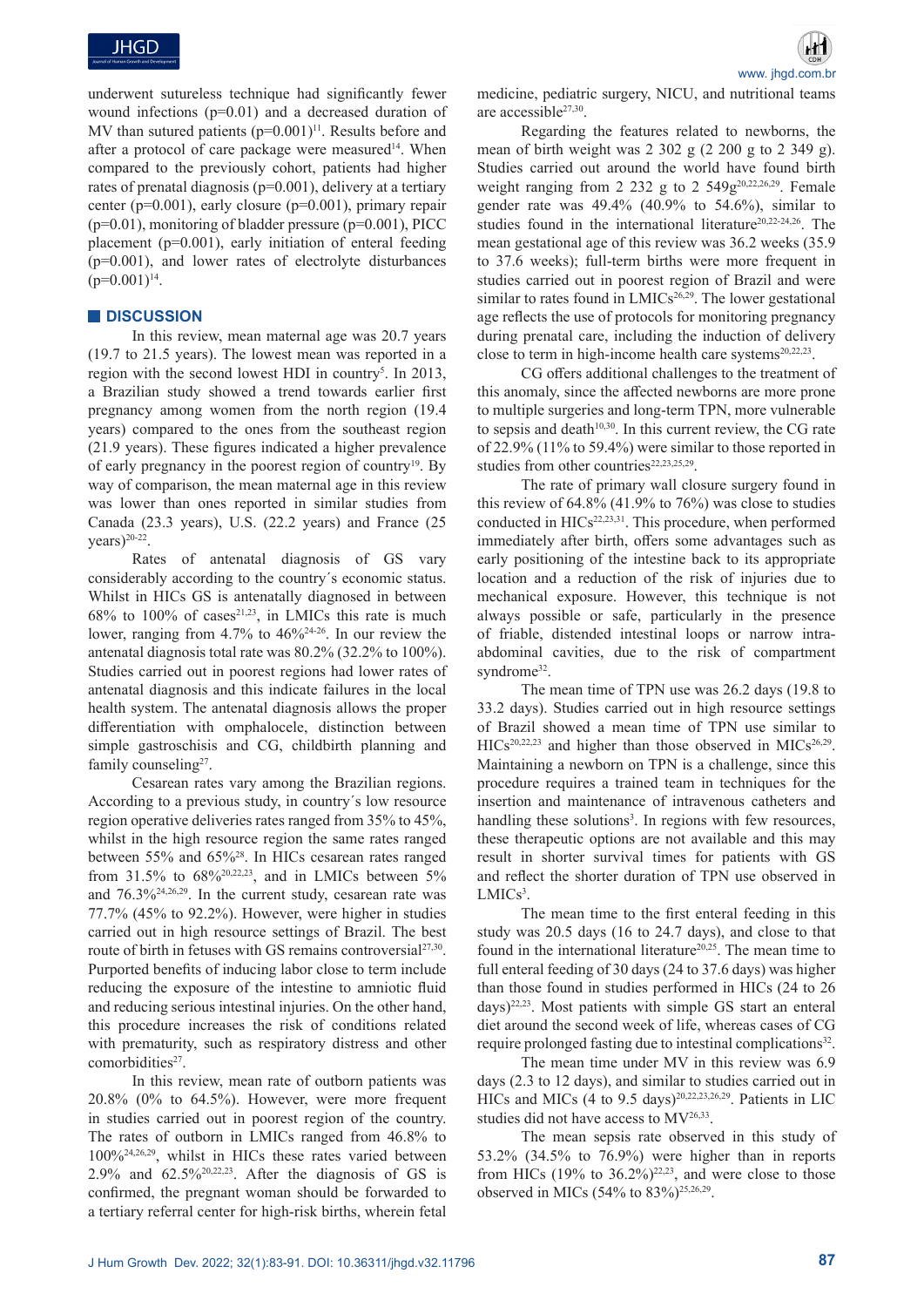The mean of length of stay observed in this review of 40.8 days (32.3 to 52.7 days) was higher than studies performed in HICs (34 to 37 days)<sup>20,23,31</sup>. In LMICs this period ranges from  $17$  to 34 days<sup>24-26,29,34</sup>. The long hospital stay reflects the complications of GS, which evolve with the need for several secondary surgeries, prolonged fasting and can delay the motor development of newborns<sup>32,35</sup>. A short length of stay is related to care failures and high death rates in the first weeks of life<sup>3</sup>.

The mortality rates observed in this study was 25.3% (4.2% to 51.6%). It was noted that in studies performed in high resource setting, in Brazil, the mortality rates (4% to 26.8%) were close to those observed in MICs  $(12\% \text{ to } 39.1\%)^{26,29}$ , and were far from those of HICs  $(1.4\%)$ to  $3.5\%$ )<sup>20,22,31</sup>. In low resource setting of the country, these rates (51.6% and 51.2%) were similar to those in LICs  $(58\%)^{34}$ .

Vulnerabilities in prenatal care, access to health services and postoperative care were risk factors associated with death observed in this review; and these findings are similar to those obtained in  $LICs<sup>3</sup>$ . In HICs, the outcome of death is no longer used as a primary result in cases of simple GS, as these rates negligible<sup>20</sup>. However, a recent study found birth weight, Apgar score at 5 min, and complex gastroschisis was able to predict mortality<sup>23</sup>. Another study found no statistically significant trends in the overall mortality for gastroschisis $31$ .

In most recent studies in reference centers of high resource setting in Brazil, the use of protocols for the standardization of conduct in GS has been noted with good results. A research group composed of English and African investigators proposed three levels of intervention in cases of GS that could improve the outcomes in these patients in places with limited resources. At the micro level, educational programs aimed at neonatal resuscitation (pre- and intra-hospital), training of a multidisciplinary team and the involvement of parents in monitoring the provision of care. At the macro level, the incorporation of ultrasound in prenatal care and logistics for the provision of TPN and MV. At the global level, GS has been suggested as a sentinel condition for assessing the capacity of services to provide care in cases of neonatal surgical emergencies in general in LMICs<sup>3</sup>. The importance of these guidelines has been supported by a recent study in Uganda that achieved a 40% reduction in mortality rates after the implementation of the micro-level intervention protocol<sup>34</sup>.

In this review notice that publications on GS conducted in Brazil were scarce, most of carried out in southeast of country, with small sample size, heterogeneous methodology, not all variables were present in the included studies and only one study was

multicentric. These characteristics are typical of studies on gastroschisis carried out in other countries, which has made it difficult to carry out classic systematic reviews<sup>36</sup>.

This study has several limitations. Firstly, the variables were studied heterogeneously and not all were present in the included studies. Secondly, all studies reported data on patients who had access to tertiary referral centers and under this aspect, they may not represent the entire population of patients who were born with gastroschisis in Brazil. Finally, in some studies there were periods of achievement with prolonged time differences, which may not reflect the reality of current assistance in those places.

The gaps observed in this review suggest that future studies in Brazil may be carried out with the cooperation between the tertiary reference services in GS with multicentric research and elaboration of consensus protocols on which outcomes should be verified, for better quality of care.

## **CONCLUSION**

In summary, these clinical findings based on this review suggest that there are regionals contrasts in studies conducted on gastroschisis in Brazil. The worst outcomes are in regions with low economic resources, similar situation found in international literature. However, these results should be validated with future studies to investigate the situation of pregnant women with fetuses with gastroschisis, especially in low-resource regions in Brazil.

## **Contributions**

Muniz V.M., Salaroli L.B. and Zandonade E. had the original concept and design of the study. Muniz V.M. and Netto A.L. performed data collection. Muniz V.M. performed data analysis, under supervision of Salaroli L.B. and Zandonade E. Muniz V.M. and Netto A.L. wrote the first draft, which was approved by all of the authors.

## **Acknowledgments**

The authors are grateful to Professor Marcelo Ramos Muniz for the text review. This study was financed in part by the Coordenação de Aperfeiçoamento de Pessoal de Nível Superior - Brasil (CAPES) - Finance Code 001. The financial viability of the article is due to the Acre - Health Project in the Western Amazon (multiinstitutional agreement process no. 007/2015 SESACRE-UFAC-FMABC).

## **Conflicts of Interest**

Nothing to declare.

## **REFERENCES**

- 1. Ruschkowsk B, Lafreniere A, Demellawy DE, Grynspan D. Gastroschisis Is Associated With Placental Delayed Villous Maturation. Pediatr Dev Pathol [Internet]. 2020 Sep [cited 2021 Aug 12]; 23(3): 197-203. Available from: https://journals.sagepub.com/doi/10.1177/1093526619875877
- 2. Opitz JM, Feldkamp ML, Botto LD. An evolutionary and developmental biology approach to gastroschisis. Birth Defects Res [Internet]. 2019 Fev [cited 2021 Aug 12]; 111(6): 294-311. Available from: https:// onlinelibrary.wiley.com/doi/10.1002/bdr2.1481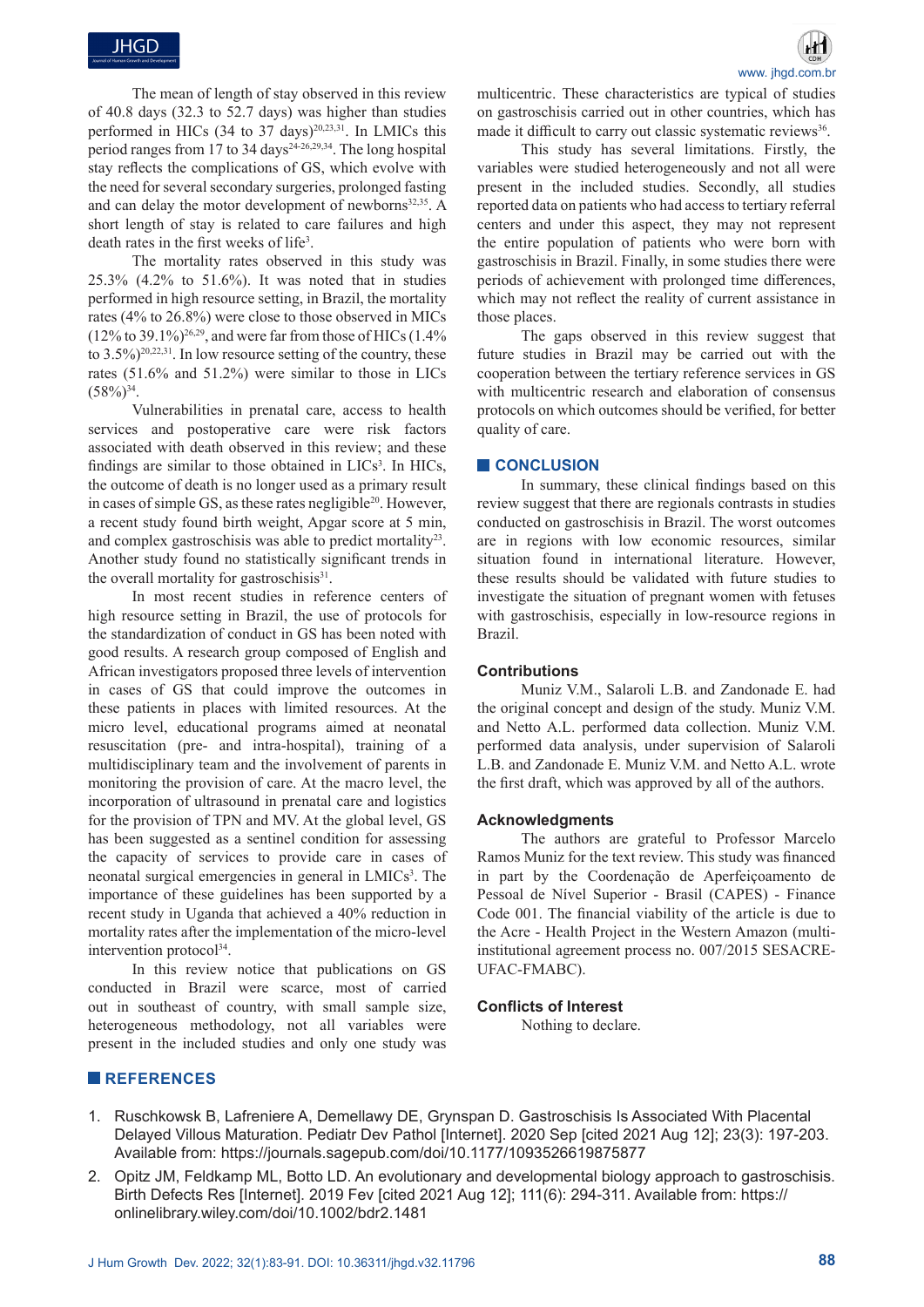

- 3. Wright NJ, Sekabira JS, Ade-AJayi N. Care of infants with gastroschisis in low-resource settings. Semin Pediatr Surg [Internet]. Sep 2018 [cited 2021 Aug 12]; 27(5): 321-326. Available from: https://www.ncbi. nlm.nih.gov/pmc/articles/PMC7116007/
- 4. World Bank.Washington (DC): World Bank Country and Lending Groups [Internet]. 2019 [cited 2019 Dec 20]. Available from: https://datahelpdesk.worldbank.org/knowledgebase/articles/906519-world-bankcountry-and-lending-groups
- 5. Instituto de Pesquisa Econômica Aplicada (IPEA) Brazilia: Radar IDHM: evolução do IDHM e de seus índices componentes no período de 2012 a 2017, 2019 [Internet]. 2019 [cited 2021 Aug 12] Available from: https://www.ipea.gov.br/portal/images/stories/PDFs/livros/livros/190416\_rada\_IDHM.pdf
- 6. Oliveira GS, Lima MCBM, Lyra CO, Oliveira AGRC, Ferreira MAF. Desigualdade espacial da mortalidade neonatal no Brasil: 2006 a 2010. Cien Saude Colet [Internet]. Aug 2013 [cited 2021 Aug 12]; 18(8): 2431- 2441. Available from: https://www.scielo.br/j/csc/a/NMCvfFKCnkp5tHKjcHcHbfk/?lang=pt
- 7. Arksey H, O'Malley L. Scoping studies: towards a methodological framework. Int J Soc Res Methodol [Internet]. Feb 2007 [cited 2021 Aug 12]; 8(1): 19-32. Available from: https://www.tandfonline.com/doi/abs /10.1080/1364557032000119616
- 8. Levac D, Colquhoun H, O'Brien KK. Scoping studies: advancing the methodology. Implement Sci [Internet]. Sep 2010 [cited 2021 Aug 12]; 5:69. Available from: https://implementationscience. biomedcentral.com/articles/10.1186/1748-5908-5-69
- 9. Tricco AC, Lillie E, Zarin W, O'Brien KK, Colquhoun H, Levac D, et al. Extension for scoping reviews (PRISMA-ScR): checklist and explanation. Ann Intern Med [Internet]. Oct 2018 [cited 2021 Aug 12]; 169(7): 467-473.Available from: https://www.acpjournals.org/doi/full/10.7326/M18-0850?rfr\_dat=cr\_ pub++0pubmed&url\_ver=Z39.88-2003&rfr\_id=ori%3Arid%3Acrossref.org
- 10. Bergholz R, Boettcher M, Reinshagen K, Wenke K. Complex gastroschisis is a different entity to simple gastroschisis affecting morbidity and mortality—A systematic review and meta-analysis. J Pediatr Surg [Internet]. Sep 2014 [cited 2021 Aug 12]; 49(10): 1527–32. Available from: https://www.jpedsurg.org/ article/S0022-3468(14)00482-5/fulltext
- 11. Martins BMR, Abreu I, Méio MDB, Moreira MEL. Gastroschisis in the neonatal period: a prospective case-series in a Brazilian referral center. J Pediatr Surg [Internet]. Aug 2020 [cited 2021 Aug 12]; 55(8): 1546-1551. Available from: https://www.sciencedirect.com/science/article/abs/pii/S0022346820302943
- 12. Bilibio JP, Beltrão AM, Vargens AC, Gama TB, Lorenzzoni PL. Gastroschisis during gestation: prognostic factors of neonatal mortality from prenatal care to postsurgery. Eur J Obstet Gynecol Reprod Biol [Internet] Apr 2019 [cited 2021 Aug 12]; 237: 79-84. Available from: https://www.ejog.org/article/S0301- 2115(19)30179-4/fulltext
- 13. Osmundo Jr GS, Mohamed SHM, Nishie EN, Tannuri ACA, Gibellia MABC, Francisco RPV, et al. Association of spontaneous labor onset with neonatal outcomes in pregnancies with fetal gastroschisis: A retrospective cohort analysis. Acta Obstet Gynecol Scand [Internet]. Feb 2019 [cited 2021 Aug 12]; 98(2): 154-161. Available from: https://obgyn.onlinelibrary.wiley.com/doi/10.1111/aogs.13473
- 14. Miranda ME, Emil S, Paixão RM, Piçarro C, Cruzeiro PCF, Campos BA, et al. A 25-year study of gastroschisis outcomes in a middle-income country. J Pediatr Surg [Internet]. Mar 2019 [cited 2021 Aug 12]; 54(7): 1481-1486. Available from: https://www.jpedsurg.org/article/S0022-3468(19)30137-X/fulltext
- 15. Carvalho NS, Helfer MT, Serni PO, Terasaka OA, Boute T, Araujo Junior E, et al. Postnatal outcomes of infants with gastroschisis: a 5-year follow-up in a tertiary referral center in Brazil. J Matern Fetal Neonatal Med [Internet]. Mar 2015 [cited 2021 Aug 12]; 29(3): 418-422. Available from: https://www.tandfonline. com/doi/abs/10.3109/14767058.2014.1002764?journalCode=ijmf20
- 16. Calcagnotto H, Müller ALL, Leite JCL, Sanseverino MTV, Gomes KW, Magalhães JAA. Fatores associados à mortalidade em recém-nascidos com gastrosquise. Rev Bras Ginecol Obstet [Internet]. Dec 2013 [cited 2021 Aug 12]; 35(12): 549-53. Available from: https://www.scielo.br/j/rbgo/a/bf6tmZc3rg4 9rqynbBkVm3r/?lang=pt
- 17. Tannuri ACA, Sbragia L, Tannuri U, Silva LM, Leal AJG, Schmidt AFS, et al. Evolution of critically ill patients with gastroschisis from three tertiary centers. Clinics [Internet]. 2011 [cited 2021 Aug 12]; 66(1): 17-20. Available from: https://www.scielo.br/j/clin/a/WsKpdM7BNtF3jbBWXJrmbTg/?lang=en
- 18. Vilela PC, Amorim MMR, Falbo GH, Santos LC. Risk Factors for Adverse Outcome of Newborns With Gastroschisis in a Brazilian Hospital. J Pediatr Surg [Internet]. Apr 2001 [cited 2021 Aug 12]; 36(4): 559- 564. Available from: https://www.jpedsurg.org/article/S0022-3468(01)69750-1/fulltext
- 19. Fernandes FCGM, Santos EGO, Barbosa IR. Age of first pregnancy in Brazil: data from the national health survey. J Hum Growth Dev [Internet]. 2019 [cited 2021 Aug 12]; 29(3): 304-312. Available from: https://revistas.marilia.unesp.br/index.php/jhgd/article/view/9523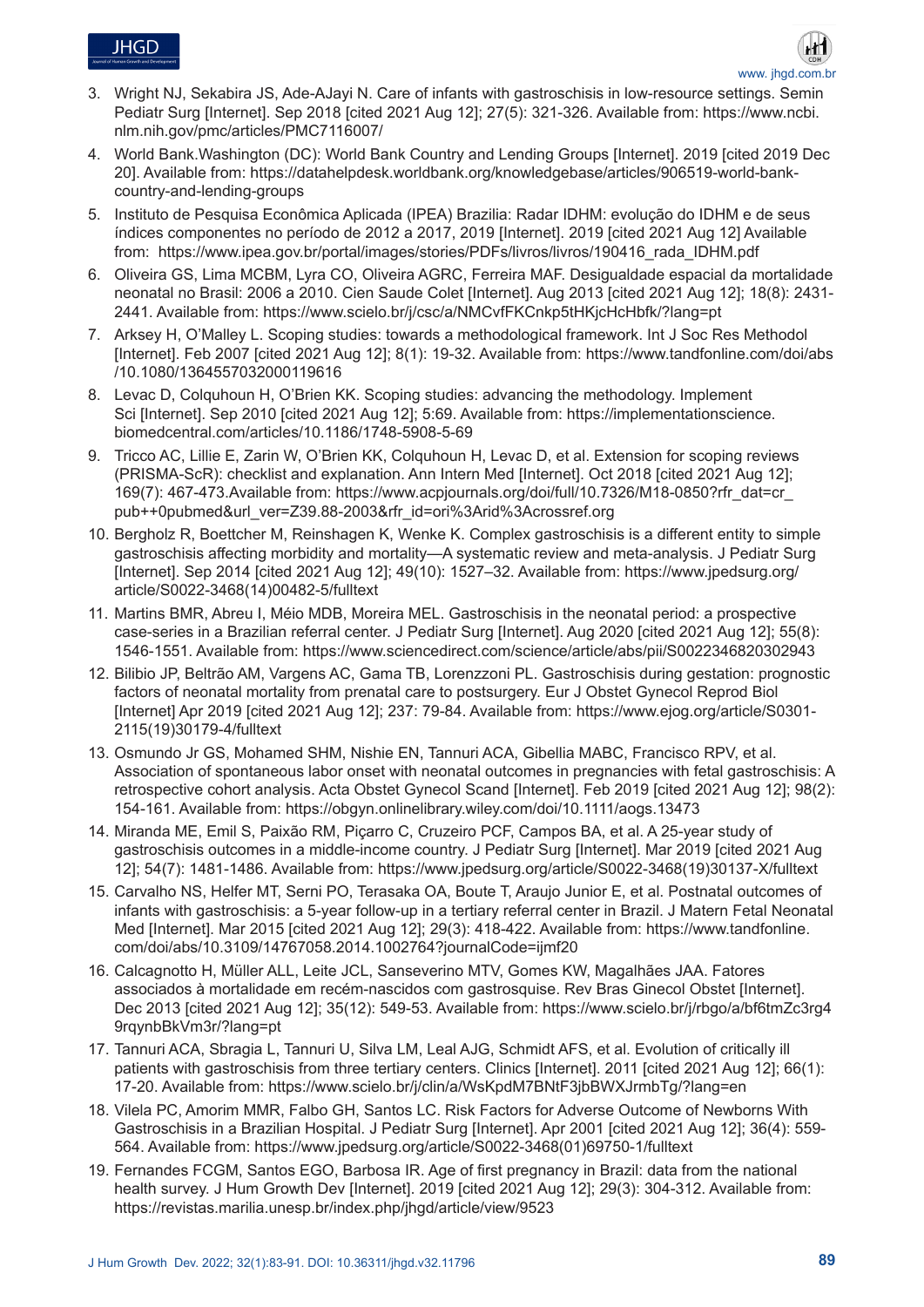



- 20. Youssef F, Laberge JM, Puligandla P, Emil S, Canadian Pediatric Surgery Network (CAPSNet). Determinants of outcomes in patients with simple gastroschisis. J Pediatr Surg [Internet]. Feb 2017 [cited 2021 Aug 12]; 52(5): 710-714. Available from: https://www.jpedsurg.org/article/S0022-3468(17)30051-9/ fulltext
- 21. Overcash RT, DeUgarte DA, Stephenson ML, Gutkin RM, Norton ME, Parmar S, et al. Factors associated with gastroschisis outcomes. Obstet Gynecol [Internet]. Sep 2014 [cited 2021 Aug 12]; 124(3): 551-557. Available from: https://www.ncbi.nlm.nih.gov/pmc/articles/PMC4147679/
- 22. Tosello B, Zahed M, Guimond F, Baumstarck K, Faure A, Michel F, et al. Management and Outcome Challenges in Newborns with Gastroschisis: A 6-year retrospective French study. J Matern Fetal Neonatal Med [Internet]. Dec 2017 [cited 2021 Aug 12]; 30(23): 2864-2870. Available from: https://www. tandfonline.com/doi/abs/10.1080/14767058.2016.1265935?journalCode=ijmf20
- 23. Raymond SL, Hawkins RB, St. Peter SD, Downard CD, Qureshi FG, Renaud E, et al. Predicting Morbidity and Mortality in Neonates Born With Gastroschisis. J Surg Res [Internet]. Jan 2020 [cited 2021 Aug 12]; 245: 217-224. Available from: https://www.journalofsurgicalresearch.com/article/S0022- 4804(19)30559-1/fulltext
- 24. Wesonga AS, Fitzgerald TN, Kabuye R, Kirunda S, Langer M, Kakembo N, et al. Gastroschisis in Uganda: Opportunities for improved survival. J Pediatr Surg [Internet]. Aug 2016 [cited 2021 Aug 12]; 51(11): 1772-1777. Available from: https://www.jpedsurg.org/article/S0022-3468(16)30193-2/fulltext
- 25. Marshall Niles SG, Mitchell-Fearon K, Gill MI, DeSouza CJ, Fearon IC, Abel CA, et al. Mortality-related factors in gastroschisis a Jamaican perspective. J Pediatr Surg [Internet]. Apr 2017 [cited 2021 Aug 12]; 52(4): 530-533. Available from: https://www.jpedsurg.org/article/S0022-3468(16)30506-1/fulltext
- 26. Zalles-Vidal C, Peñarrieta-Daher A, Bracho-Blanchet E, Ibarra-Rios D, Dávila-Perez R, Villegas-Silva R, et al. A Gastroschisis bundle: effects of a quality improvement protocol on morbidity and mortality. J Pediatr Surg [Internet]. Nov 2018 [cited 2021 Aug 12]; 53(11): 2117-2122. Available from: https://www. jpedsurg.org/article/S0022-3468(18)30387-7/fulltext
- 27. Haddock C, Skarsgard ED. Understanding gastroschisis and its clinical management: where are we? Expert Rev Gastroenterol Hepatol [Internet]. Apr 2018 [cited 2021 Aug 12]; 12(4): 405-415. Available from: https://www.tandfonline.com/doi/abs/10.1080/17474124.2018.1438890?journalCode=ierh20
- 28. Ramires de Jesus G, Ramires de Jesus N, Peixoto-Filho FM, Lobato G. Caesarean rates in Brazil: what is involved? BJOG [Internet]. Apr 2015 [cited 2021 Aug 12]; 122(5): 606–609. Available from: https:// obgyn.onlinelibrary.wiley.com/doi/10.1111/1471-0528.13119
- 29. Du L, Pan WH, Cai W, Wang J, Wu YM, Shi CR. Delivery room surgery: an applicable therapeutic strategy for gastroschisis in developing countries. World J Pediatr [Internet]. Fev 2014; 10(1): 69-73. Available from: https://link.springer.com/article/10.1007%2Fs12519-014-0455-3
- 30. O'Connell RV, Dotters-Katz SK, Kuller JA, Strauss RA. Gastroschisis: A review of management and outcomes. Obstet Gynecol Surv [Internet]. Sep 2016 [cited 2021 Aug 12]; 71(9): 537-544. Available from: https://journals.lww.com/obgynsurvey/Abstract/2016/09000/Gastroschisis\_\_A\_Review\_of\_Management and\_Outcomes.18.aspx
- 31. Bhatt P, Lekshminarayanan A, Donda K, Dapaah-Siakwan F, Thakkar B, Parat S, et al. Trends in incidence and outcomes of gastroschisis in the United States: analysis of the national inpatient sample 2010-2014. Pediatr Surg Int [Internet] Sep 2018 [cited 2021 Aug 12]; 34(9): 919-929. Available from: https://link.springer.com/article/10.1007%2Fs00383-018-4308-3
- 32. Skarsgard ED. Management of gastroschisis. Curr Opin Pediatr [Internet] Jun 2016 [cited 2021 Aug 12]; 28(3): 363-369. Available from: https://journals.lww.com/co-pediatrics/Abstract/2016/06000/ Management of gastroschisis.17.aspx
- 33. Apfeld JC, Wren SM, Macheka N, Mbuwayesango BA, Bruzoni M, Sylvester KG, et al. Infant, maternal, and geographic factors influencing gastroschisis related mortality in Zimbabwe. Surgery [Internet] Dec 2015 [cited 2021 Aug 12]; 158(6): 1475-1480. Available from: https://www.surgjournal.com/article/S0039- 6060(15)00368-2/fulltext
- 34. Wesonga A, Situma M, Lakhoo K. Reducing gastroschisis mortality: a quality improvement initiative at a Ugandan pediatric surgery unit. World J Surg [Internet]. May 2020 [cited 2021 Aug 12]; 44(5): 1395-1399. Available from: https://link.springer.com/article/10.1007%2Fs00268-020-05373-w
- 35. Mota GAO, Shimizu GY, Lahoz ALC, Nicolau CM, Paula LCS, Maristela TCunha MT, Tanaka C. Motor performance evaluation of newborns with gastroschisis after surgical correction. J Hum Growth Dev [Internet]. 2021 [cited 2021 Aug 12]; 31(2): 217-223. Available from: https://revistas.marilia.unesp.br/ index.php/jhgd/article/view/12225/7517